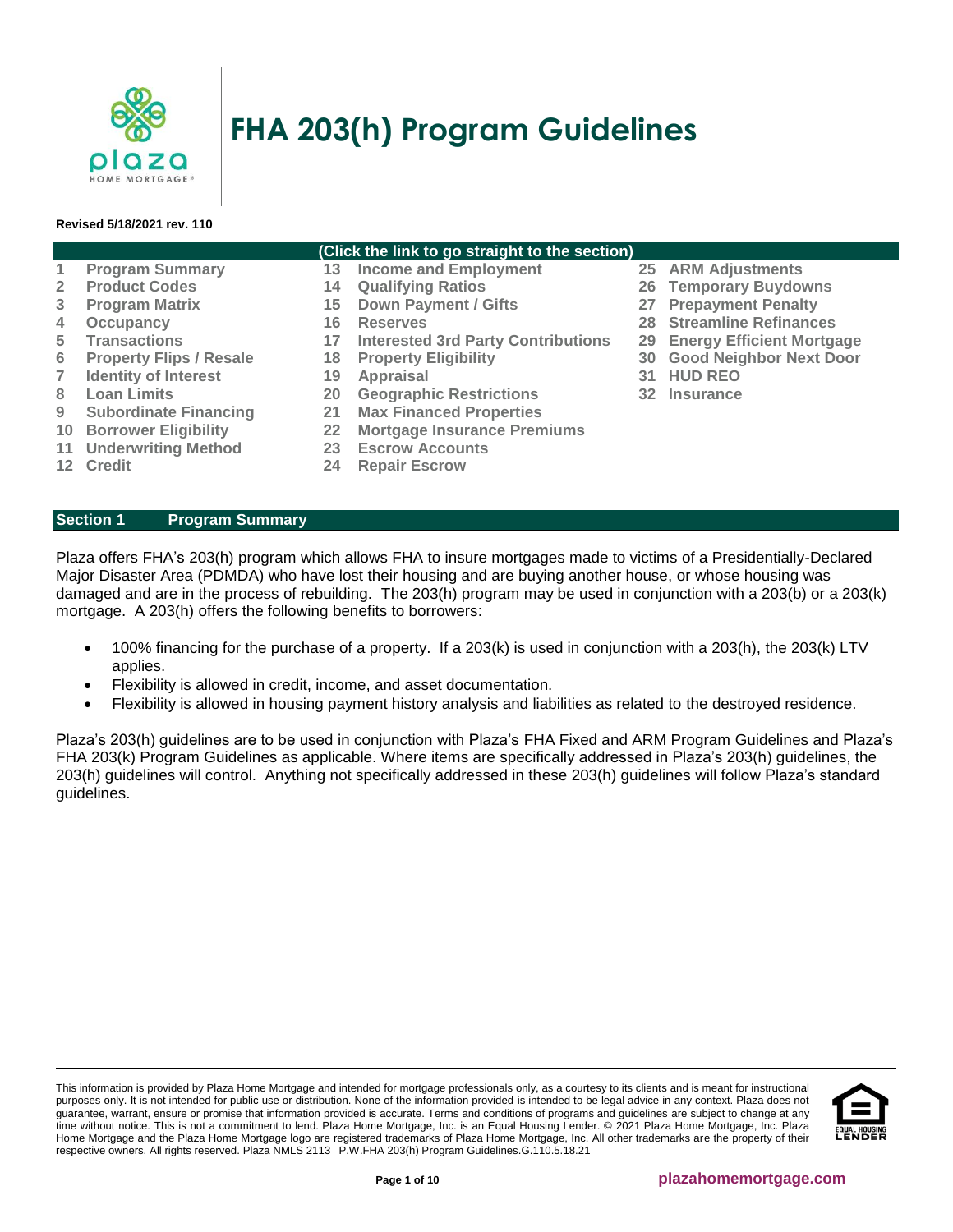## <span id="page-1-0"></span>**Section 2 Product Codes**

| <b>Product Name</b>                                   | <b>Product Code</b> | <b>Available Term in Months</b> |
|-------------------------------------------------------|---------------------|---------------------------------|
| FHA 203(h) 15 Year Fixed                              | FHA150D             | 180                             |
| FHA 203(h) 30 Year Fixed                              | FHA300D             | 360                             |
| FHA 203(h) 5/1 ARM                                    | FHA51TD             | 360                             |
| FHA 203(h) 15 Year Fixed High Balance                 | FHA150HBD           | 180                             |
| FHA 203(h) 30 Year Fixed High Balance                 | FHA300HBD           | 360                             |
| FHA 203(h) 5/1 ARM High Balance                       | FHA51THBD           | 360                             |
| FHA 203(h) 30 Year Fixed Standard 203(k)              | FHA30DK             | 360                             |
| FHA 203(h) 30 Year Fixed Standard 203(k) High Balance | FHA30HDK            | 360                             |
| FHA 203(h) 30 Year Fixed Limited 203(k)               | FHA30DKS            | 360                             |
| FHA 203(h) 30 Year Fixed Limited 203(k) High Balance  | FHA30HDKS           | 360                             |

#### <span id="page-1-1"></span>**Section 3 Program Matrix**

| <b>Purchase - Conforming &amp; High Balance</b> |       |             |                         |            |                        |  |  |  |
|-------------------------------------------------|-------|-------------|-------------------------|------------|------------------------|--|--|--|
| <b>Max DTI</b>                                  |       |             |                         |            |                        |  |  |  |
| <b>Program</b>                                  | 4TV.  | <b>CLTV</b> | <b>Min Credit Score</b> | <b>AUS</b> | <b>Manual</b>          |  |  |  |
| 203(h) with 203(b)                              | 100%  | 100%        | 580                     | Per AUS    | $31/43\%$ <sup>1</sup> |  |  |  |
| 203(h) with 203(k)                              | 96.5% | 96.5%       | 580                     | Per AUS    | $31/43\%$ <sup>1</sup> |  |  |  |

| Refinance <sup>2</sup> - Conforming & High Balance |         |             |                         |            |                        |  |  |
|----------------------------------------------------|---------|-------------|-------------------------|------------|------------------------|--|--|
|                                                    | Max DTI |             |                         |            |                        |  |  |
| <b>Program</b>                                     | LTV     | <b>CLTV</b> | <b>Min Credit Score</b> | <b>AUS</b> | <b>Manual</b>          |  |  |
| $203(h)$ with<br>Standard 203(k) <sup>2</sup>      | 97.75%  | 97.75%      | 580                     | Per AUS    | $31/43\%$ <sup>1</sup> |  |  |

<sup>1.</sup> Manually underwritten loans with debt ratios exceeding 31/43 may be allowed subject to meeting required compensating factors. Refer to **[4000.1.II.A.5-Approvable Ratio Requirements \(Manual\)](http://portal.hud.gov/hudportal/documents/huddoc?id=40001HSGH.pdf#page=324)** for requirements.

<sup>2.</sup> Refinances are only eligible in conjunction with a Standard 203(k).

# <span id="page-1-2"></span>**Section 4 Occupancy**

Primary Residence Only

#### <span id="page-1-3"></span>**Section 5 Transactions**

#### **Purchase:**

- To acquire an existing property in need of no repairs (203-b)
- To acquire and rehabilitate an existing structure (203-k)
	- $\circ$  Existing structures not located in a PDMDA must have been completed (certificate of occupancy has been issued over 12 months) for at least 1 year
	- o Existing structures located in a PDMDA regardless of the age of the property are eligible. The residence only needs to have been completed and ready for occupancy to be eligible.

# **Rate/Term Refinance:**

• Only allowed in conjunction with a Standard 203(k) to rehabilitate an existing structure that has been destroyed or damaged to such an extent that reconstruction is necessary.

This information is provided by Plaza Home Mortgage and intended for mortgage professionals only, as a courtesy to its clients and is meant for instructional purposes only. It is not intended for public use or distribution. None of the information provided is intended to be legal advice in any context. Plaza does not guarantee, warrant, ensure or promise that information provided is accurate. Terms and conditions of programs and guidelines are subject to change at any time without notice. This is not a commitment to lend. Plaza Home Mortgage, Inc. is an Equal Housing Lender. © 2021 Plaza Home Mortgage, Inc. Plaza Home Mortgage and the Plaza Home Mortgage logo are registered trademarks of Plaza Home Mortgage, Inc. All other trademarks are the property of their respective owners. All rights reserved. Plaza NMLS 2113 P.W.FHA 203(h) Program Guidelines.G.110.5.18.21

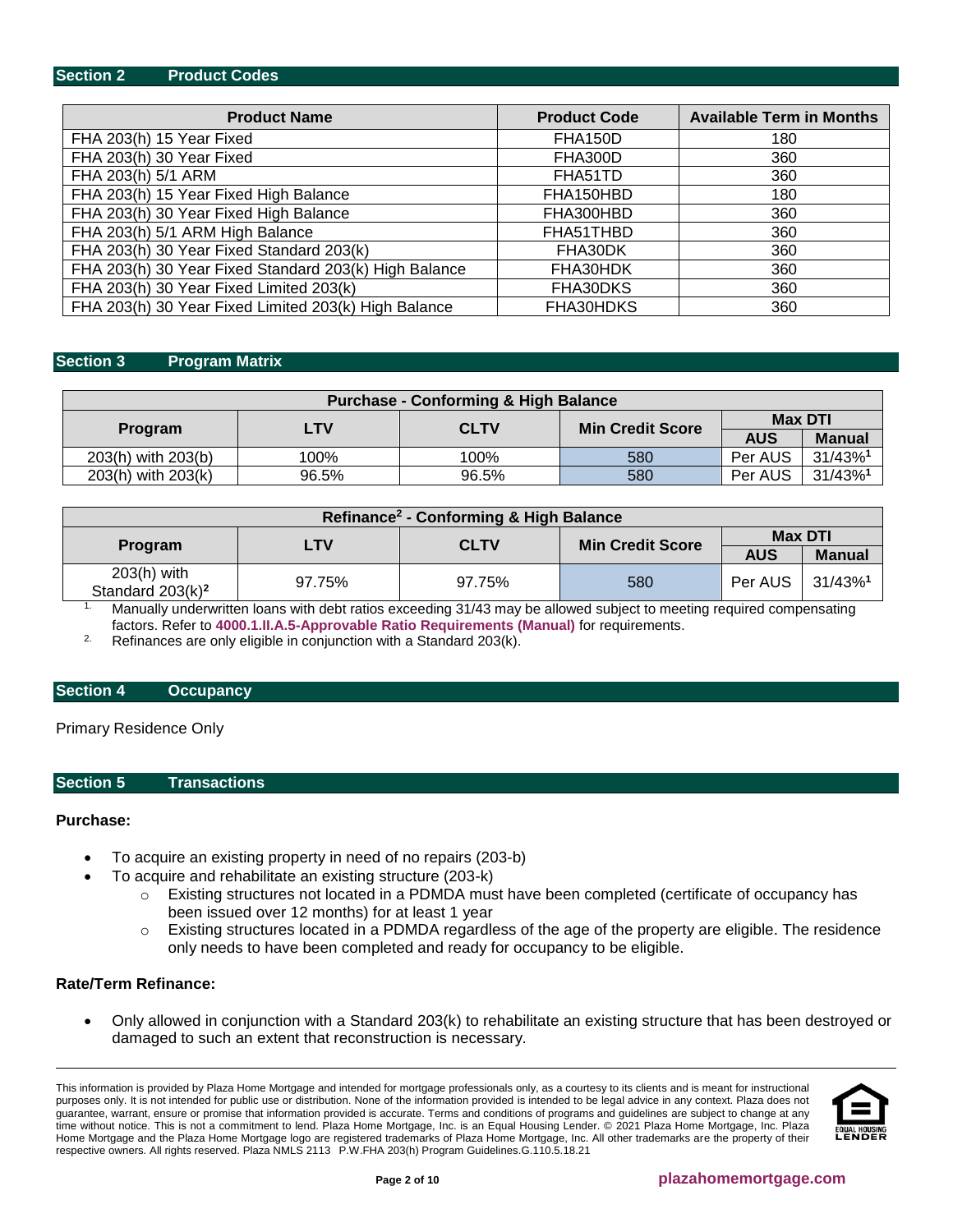# **203(k) with 203(h):**

• Damaged residences located in a PDMDA are eligible for Section 203(k) mortgage insurance regardless of the age of the property. The residence only needs to have been completed and ready for occupancy to be eligible under Section 203(k). All other Section 203(k) policy must be followed.

# <span id="page-2-0"></span>**Section 6 Property Flips/ Resale Requirements**

Refer to **[4000.1.II.A.1.b-Restrictions on Property Flipping](http://portal.hud.gov/hudportal/documents/huddoc?id=40001HSGH.pdf#page=152)**.

#### <span id="page-2-1"></span>**Section 7 Identity of Interest**

Refer to **[4000.1.II.A.2.b-Limitations Based on Identity of Interest](http://portal.hud.gov/hudportal/documents/huddoc?id=40001HSGH.pdf#page=165)**.

## <span id="page-2-2"></span>**Section 8 Loan Limits**

| Maximum Base Loan Amount |                 |                          |                     |                     |  |  |  |  |
|--------------------------|-----------------|--------------------------|---------------------|---------------------|--|--|--|--|
| Unit                     |                 | <b>Contiguous States</b> | Hawaii <sup>1</sup> |                     |  |  |  |  |
|                          | <b>Standard</b> | <b>High Balance</b>      | <b>Standard</b>     | <b>High Balance</b> |  |  |  |  |
|                          | \$548,250       | \$822,375                | \$822.375           | N/A                 |  |  |  |  |

1. There are no properties in Hawaii with loan limits higher than the applicable base conforming limits for 2021. As a result, there are no High Balance limits specific for this state.

Maximum base loan amounts are county specific and may be lower in a particular county.

Maximum loan limits are determined by geographic areas. HUD's website contains a complete schedule of FHA **[Nationwide Mortgage Limits](https://entp.hud.gov/idapp/html/hicostlook.cfm)**.

## <span id="page-2-3"></span>**Section 9 Subordinate Financing**

Refer to **[4000.1.II.A.4-Secondary Financing \(TOTAL\)](http://portal.hud.gov/hudportal/documents/huddoc?id=40001HSGH.pdf#page=235)** and **[4000.1.II.A.4-Secondary Financing \(Manual\)](http://portal.hud.gov/hudportal/documents/huddoc?id=40001HSGH.pdf#page=308)**.

## <span id="page-2-4"></span>**Section 10 Borrower Eligibility**

Documentation must be provided to verify that the borrower's previous residence (owned or rented) was in the disaster area, and was destroyed or damaged to such an extent that reconstruction or replacement is necessary. If purchasing a new house, the house need not be located in the area where the previous house was located.

**Application Deadline:** The FHA case number must be assigned within one year of the date the PDMDA is declared unless an additional period of eligibility is explicitly provided.

#### **Eligible Borrowers:**

- U.S. citizens
- Permanent resident aliens
- Non-permanent resident aliens
- Deferred Action for Childhood Arrivals (DACA) program recipients
- Non-occupant co-borrowers

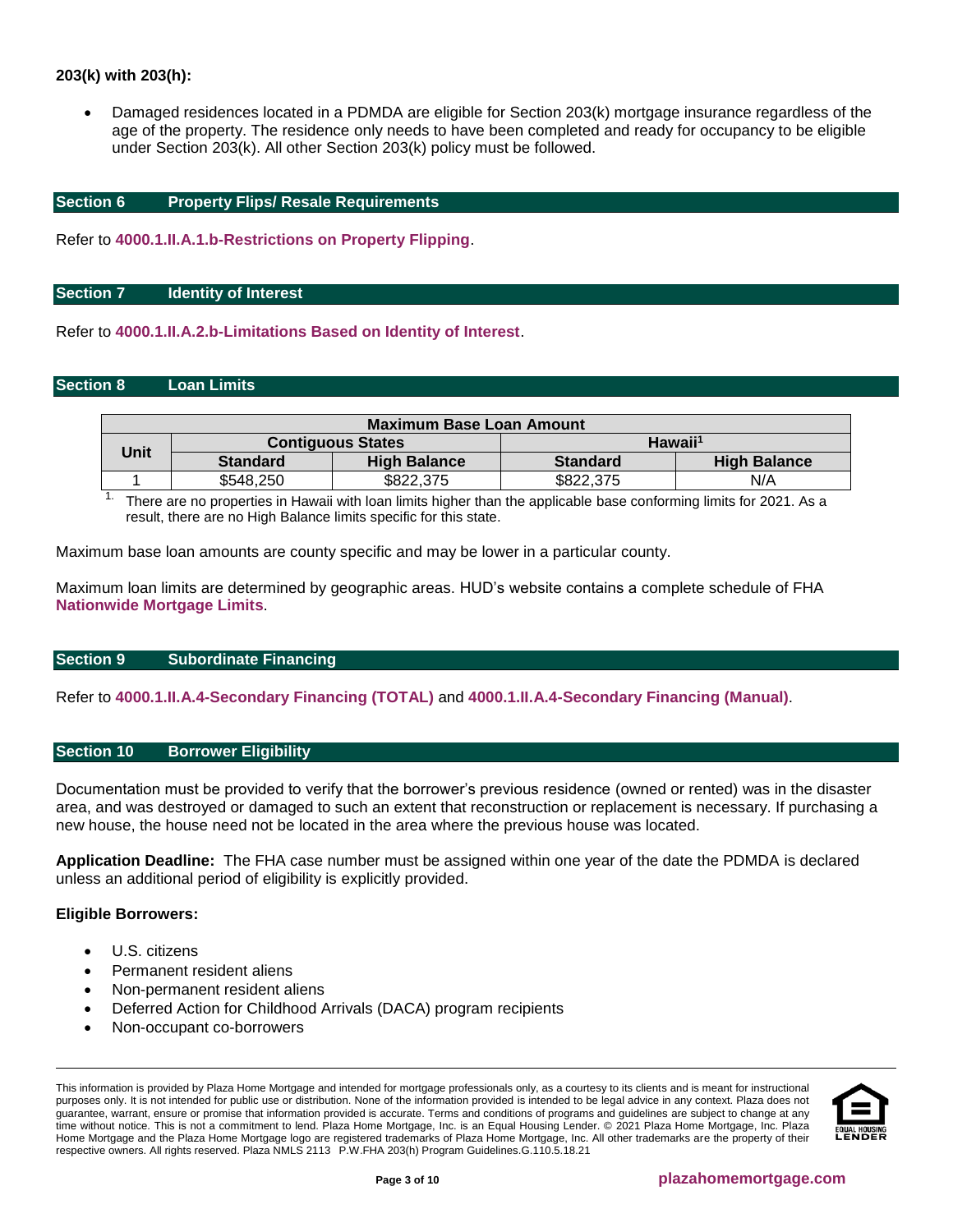# **Deferred Action for Childhood Arrivals (DACA) program recipients:**

- Must be borrower's principal residence;
- Borrower must have a valid Social Security Number (SSN), except for those employed by the World Bank, a foreign embassy, or equivalent employer identified by HUD;
- Borrower must be eligible to work in the U.S. as evidenced by the Employment Authorization Document issued by USCIS, and
- The borrower satisfies the same requirements, terms and conditions as those for U.S. citizens.

The Employment Authorization Document is required to substantiate work status. If the Employment Authorization Document will expire within one year and a prior history of residency status renewals exists, the lender may assume that continuation will be granted. If there are no prior renewals, the lender must determine the likelihood of renewal based on information from the USCIS.

A borrower residing in the U.S. by virtue of refugee or asylee status granted by the USCIS is automatically eligible to work in this country. The Employment Authorization Document is not required, but documentation substantiating the refugee or asylee status must be obtained.

# **Ineligible Borrowers:**

- Charitable organizations
- Non-profit agencies
- State or local government agencies
- Foreign Nationals

# <span id="page-3-0"></span>**Section 11 Underwriting Method**

# **Automated Underwriting Systems (AUS):**

All loans must be decisioned through FHA TOTAL Scorecard. Provide a copy of the TOTAL Scorecard recommendation from DU or LPA. Loans not receiving an acceptable AUS result must be manually underwritten subject to FHA and Plaza eligibility requirements.

**Manual Underwriting:** For loans that receive an AUS Refer or that otherwise require a downgrade to manual underwriting, refer to **[4000.1.II.A.4-Accept Risk Classifications Requiring a Downgrade to Manual Underwriting](http://portal.hud.gov/hudportal/documents/huddoc?id=40001HSGH.pdf#page=148) [\(TOTAL\)](http://portal.hud.gov/hudportal/documents/huddoc?id=40001HSGH.pdf#page=148)** and to **[4000.1.II.A.5-Manual Underwriting of the Borrower](http://portal.hud.gov/hudportal/documents/huddoc?id=40001HSGH.pdf#page=250)**.

# <span id="page-3-1"></span>**Section 12 Credit**

**Credit Score:** Minimum credit score is **580**.

**No Credit Score:** Borrowers without a minimum qualifying credit score are ineligible.

# **Qualifying Credit Score:**

- A tri-merge credit report is required on all loans.
- The qualifying score is the lower of two or the middle of three scores.
- The lowest qualifying score of all applicants is used to qualify.
- Each borrower must have at least one credit score.

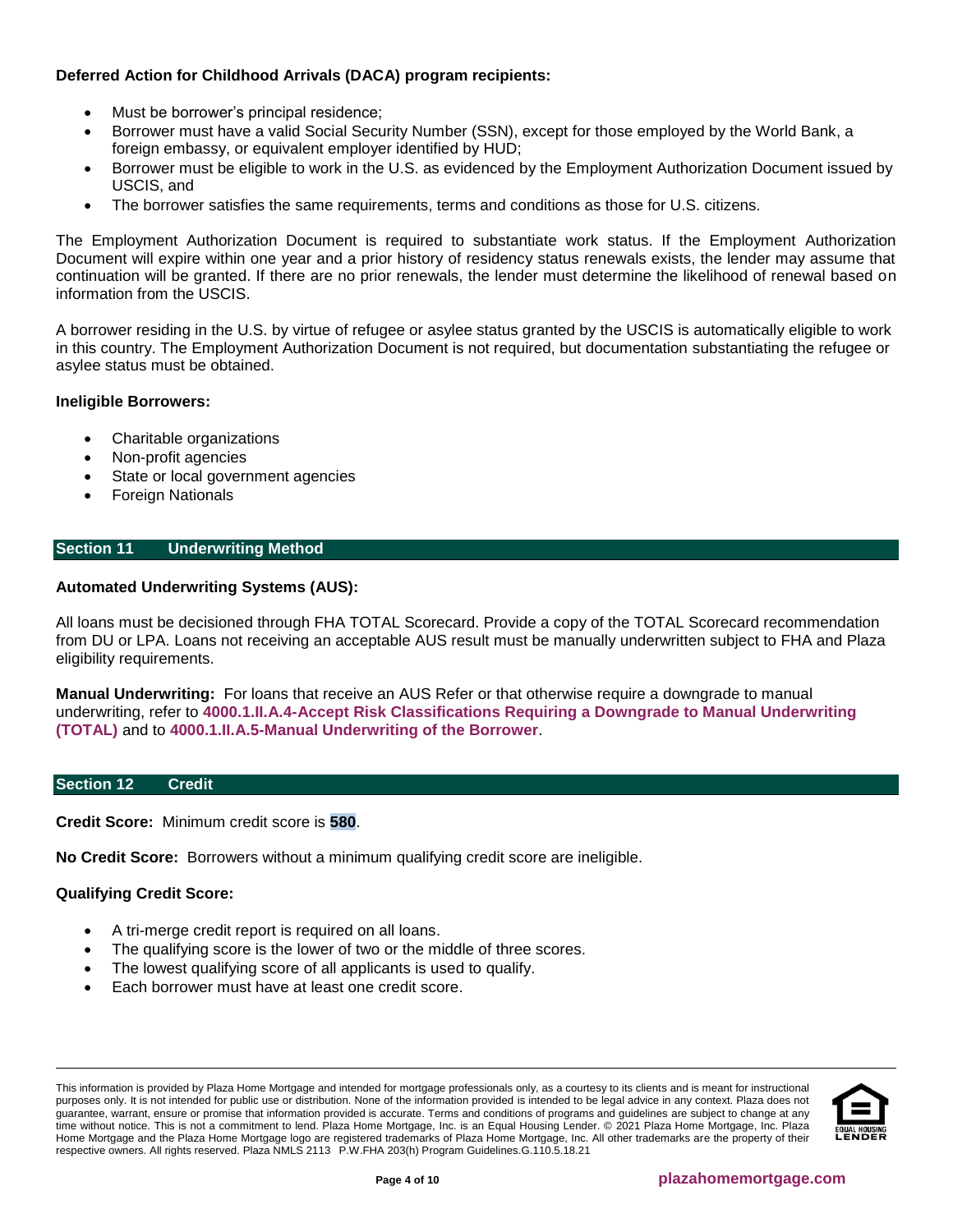# **Housing Payment History:**

Late payments may be disregarded on a property that was destroyed or damaged in the disaster, where the late payments were a result of the disaster, and the Borrower was not delinquent on their Mortgage at the time of the disaster.

# **Disaster Related Derogatory Credit:**

Borrowers may be considered a satisfactory credit risk if the credit report indicates satisfactory credit prior to the disaster and any derogatory credit subsequent to the date of the disaster is directly related to the effects of the disaster.

# <span id="page-4-0"></span>**Section 13 Income and Employment**

Refer to **[4000.1.II.A.4-Income Requirements \(TOTAL\)](http://portal.hud.gov/hudportal/documents/huddoc?id=40001HSGH.pdf#page=198)** or **[4000.1.II.A.5-Income Requirements \(Manual\)](http://portal.hud.gov/hudportal/documents/huddoc?id=40001HSGH.pdf#page=271)**.

**Prior Employment Verification:** If prior employment cannot be verified because records were destroyed by the disaster, and the borrower is in the same/similar field, then FHA will accept W-2s and tax returns from the Internal Revenue Service (IRS) to confirm prior employment and income.

**Short Term Employment**: Short-term employment obtained following the disaster may be included in the calculation of Effective Income.

## **Verbal Verification of Employment:**

- Required on all loans.
- VOE must cover the most recent 2-year period.
- Must be performed within 10 days of the loan closing.

## **Verbal VOE for Self Employed Borrowers:**

- Must verify the existence of the borrower's business within 30 days prior to the funding date.
- Verify from a third party, such as a CPA, regulatory agency or the applicable licensing bureau and by verifying a phone listing and address for the borrower's business using a telephone book, the Internet or directory assistance.
- Verify and document the name and title of the person that confirmed the employment and the date of the call.
- The Telephone Verification of Employment form must also include the name and title of the Plaza associate that performed the verification.

#### **IRS Form 4506-C:**

- All transactions require a signed and dated IRS Form 4506-C for all borrowers completed prior to closing.
- Refer to Plaza's **[Credit Guidelines](https://resourcecenter.plazahomemortgage.com/whocli/all/ec8a4379a5da48c807257cbc0054308f?opendocument)** to determine if transcripts are required.

This information is provided by Plaza Home Mortgage and intended for mortgage professionals only, as a courtesy to its clients and is meant for instructional purposes only. It is not intended for public use or distribution. None of the information provided is intended to be legal advice in any context. Plaza does not guarantee, warrant, ensure or promise that information provided is accurate. Terms and conditions of programs and guidelines are subject to change at any time without notice. This is not a commitment to lend. Plaza Home Mortgage, Inc. is an Equal Housing Lender. © 2021 Plaza Home Mortgage, Inc. Plaza Home Mortgage and the Plaza Home Mortgage logo are registered trademarks of Plaza Home Mortgage, Inc. All other trademarks are the property of their respective owners. All rights reserved. Plaza NMLS 2113 P.W.FHA 203(h) Program Guidelines.G.110.5.18.21

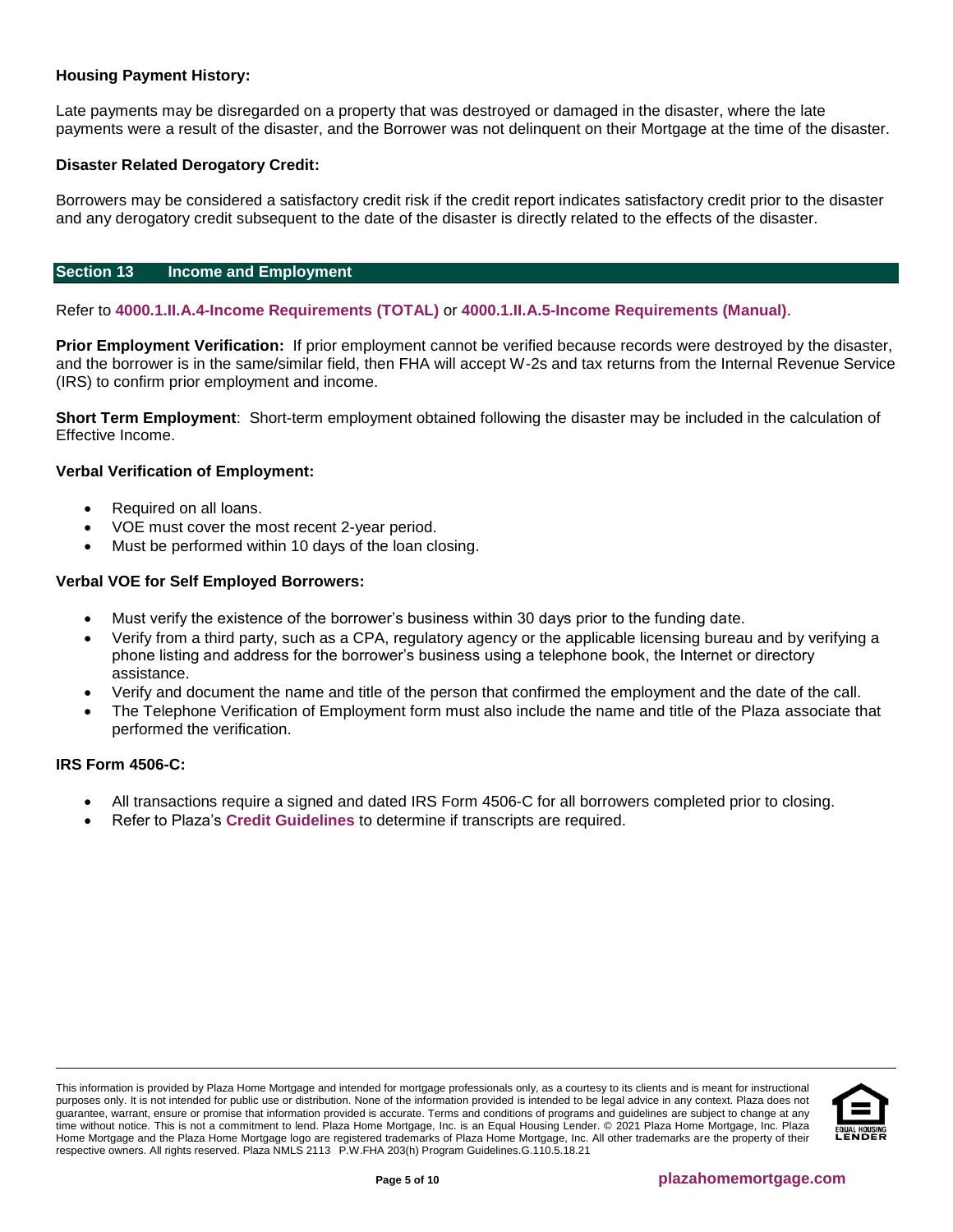## <span id="page-5-0"></span>**Debt Ratios:**

- Refer to the **[Program Matrix](#page-1-1)** for specific debt ratio requirements.
- Manually underwritten loans with debt ratios exceeding 31/43 require compensating factors. Refer to **[4000.1.II.A.5-Approvable Ratio Requirements \(Manual\)](http://portal.hud.gov/hudportal/documents/huddoc?id=40001HSGH.pdf#page=324)** for requirements.

# **Mortgage Payment on Destroyed Residence:**

When a Borrower is purchasing a new house, the mortgage payment on the destroyed residence may be excluded from the borrower's liabilities if:

- Documentation is provided that verifies the borrower is working with the servicing lender to appropriately address their mortgage obligation on the destroyed residence. Plaza requires a signed letter (on the servicing lender's letterhead) confirming the servicing lender is no longer holding the borrower responsible for the liability on the destroyed residence; and
- Any property insurance proceeds must be applied to the mortgage of the destroyed house.

# <span id="page-5-1"></span>**Section 15 Down Payment / Gifts**

#### **Down Payment:**

- The Borrower is not required to make the Minimum Required Investment (MRI). The maximum LTV is 100% percent of the Adjusted Value.
- If a  $203(k)$  is used in conjunction with a  $203(h)$ , the  $203(k)$  LTV applies.

If traditional asset documentation is not available, statements downloaded from the borrower's financial institution website to may be used to confirm the borrower has sufficient assets to close the Mortgage.

#### <span id="page-5-2"></span>**Section 16 Reserves**

Refer to **[4000.1.II.A.4-Reserves \(TOTAL\)](http://portal.hud.gov/hudportal/documents/huddoc?id=40001HSGH.pdf#page=225)** or **[4000.1.II.A.5-Reserves \(Manual\)](http://portal.hud.gov/hudportal/documents/huddoc?id=40001HSGH.pdf#page=298)**.

## <span id="page-5-3"></span>**Section 17 Interested Third Party Contributions**

Interested Party Contributions are limited to 6%

Refer to **[4000.1.II.A.4-Interested Party Contributions \(TOTAL\)](http://portal.hud.gov/hudportal/documents/huddoc?id=40001HSGH.pdf#page=232)** or **[4000.1.II.A-5-Interested Party Contributions](http://portal.hud.gov/hudportal/documents/huddoc?id=40001HSGH.pdf#page=305)  [\(Manual\)](http://portal.hud.gov/hudportal/documents/huddoc?id=40001HSGH.pdf#page=305)**.

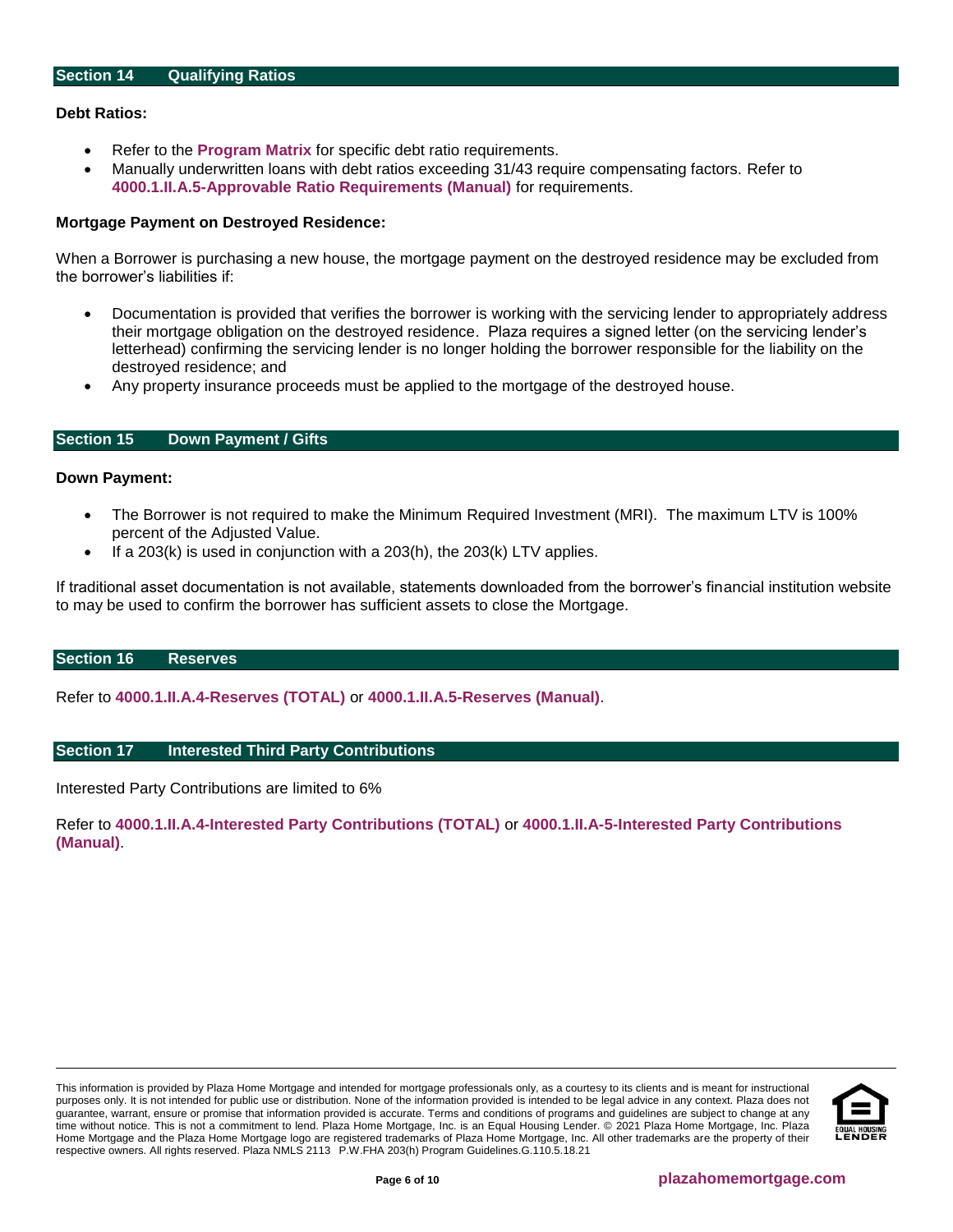# <span id="page-6-0"></span>**Section 18 Property Eligibility**

Documentation must be provided to verify that the borrower's residence (owned or rented) was in the disaster area, and was destroyed or damaged to such an extent that reconstruction or replacement is necessary. If purchasing a new house, the house need not be located in the area where the previous house was located. A list of affected areas and corresponding disaster declarations are provided by the Federal Emergency Management Agency and can be located here **[\(FEMA\)](http://www.fema.gov/disasters)**.

## **Eligible Properties:**

- Attached/detached SFRs
- Attached/detached PUDs
- FHA-approved Condos

#### **Ineligible Properties:**

- 2-4 units
- Manufactured Housing
- Commercial property
- **Cooperatives**
- **Condotels**
- Geothermal homes
- Geodesic Domes
- Mobile homes
- Non-warrantable condos
- **Timeshares**
- Working farms, ranches, orchards

## <span id="page-6-1"></span>**Section 19 Appraisal**

Refer to **[4000.1.II.B.1-Appraiser and Property Requirements](http://portal.hud.gov/hudportal/documents/huddoc?id=40001HSGH.pdf#page=476)**.

## <span id="page-6-2"></span>**Section 20 Geographic Restrictions**

The borrower's previous residence must have been in a PDMDA and have been destroyed or damaged to such an extent that reconstruction or replacement is necessary. If purchasing a new house, the house need not be located in the area where the previous house was located.

**Hawaii:** Properties in Lava Flow Zones 1 or 2 are not allowed.

**Iowa:** An attorney's opinion of title is acceptable in lieu of a title policy, or a title policy may be ordered through the Title Guaranty Division (TGD) of the Iowa Financial Authority.

#### **Massachusetts:**

Septic system inspection required when a property is transferred to a different owner (purchase money). All systems must be inspected within 2 years prior to the transfer of title to the property served by the system. Inspections conducted up to 3 years before the purchase may be eligible when accompanied by records demonstrating that the system was pumped at least once a year during that time.

**Montana:** Lot size of the property may not exceed 40 acres.

This information is provided by Plaza Home Mortgage and intended for mortgage professionals only, as a courtesy to its clients and is meant for instructional purposes only. It is not intended for public use or distribution. None of the information provided is intended to be legal advice in any context. Plaza does not guarantee, warrant, ensure or promise that information provided is accurate. Terms and conditions of programs and guidelines are subject to change at any time without notice. This is not a commitment to lend. Plaza Home Mortgage, Inc. is an Equal Housing Lender. © 2021 Plaza Home Mortgage, Inc. Plaza Home Mortgage and the Plaza Home Mortgage logo are registered trademarks of Plaza Home Mortgage, Inc. All other trademarks are the property of their respective owners. All rights reserved. Plaza NMLS 2113 P.W.FHA 203(h) Program Guidelines.G.110.5.18.21

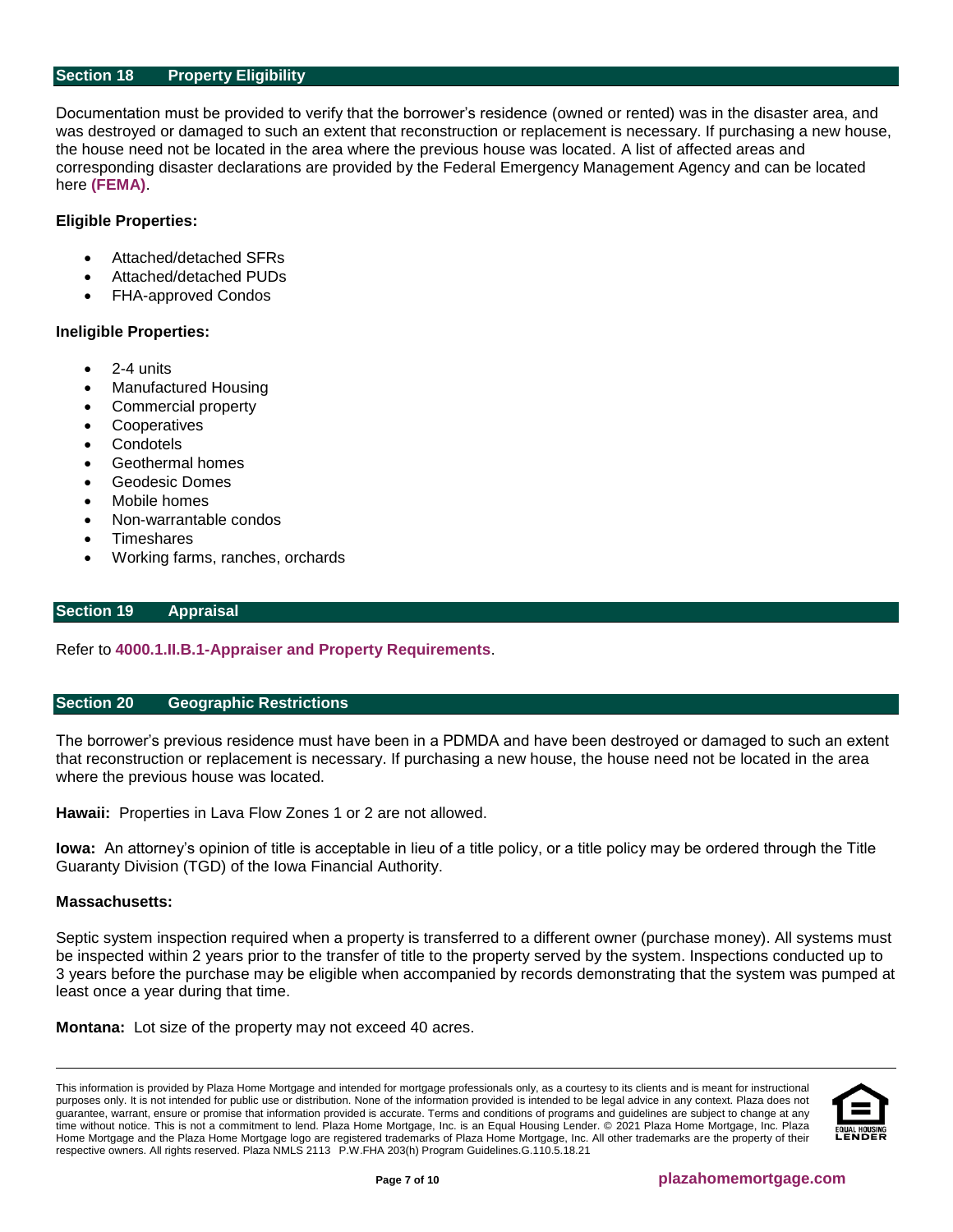#### <span id="page-7-0"></span>**Maximum Loans/Maximum Exposure:**

Borrowers are generally limited to one FHA Insured mortgage. If a borrower's home was destroyed and qualifies for the 203(h) program then it may be acceptable for a multiple FHA loan exception.

A maximum of four Plaza loans is permitted to one borrower.

#### <span id="page-7-1"></span>**Section 22 Mortgage Insurance Premiums**

**UFMIP Premiums:** Effective for loans with case numbers assigned **on or after January 26, 2015.**

## **Base Loan Amounts less than or equal to \$625,500:**

| LTV          | <b>Mortgage Term Greater Than 15 Years</b>   |
|--------------|----------------------------------------------|
| > 95%        | $1.75\%$ / .85%                              |
| $\leq$ = 95% | $1.75\%$ / .80%                              |
|              |                                              |
| <b>LTV</b>   | Mortgage Term Less Than or Equal to 15 Years |
| $> 90\%$     | $1.75\%$ / 0.70%                             |
| $\leq$ = 90% | $1.75\%$ / 0.45%                             |

## **Base Loan Amounts greater than \$625,500:**

| <b>LTV</b>             | <b>Mortgage Term Greater Than 15 Years</b>   |
|------------------------|----------------------------------------------|
| > 95%                  | 1.75% / 1.05%                                |
| $\leq$ = 95%           | $1.75\%$ / $1.00\%$                          |
|                        |                                              |
| <b>LTV</b>             | Mortgage Term Less Than or Equal to 15 Years |
| $> 90\%$               | 1.75% / 0.95%                                |
| $>= 78.01$ to $< 90\%$ | 1.75% / 0.70%                                |
| $\epsilon$ =78%        | 1.75% / 0.45%                                |

**Upfront Mortgage Insurance Premium (UFMIP) and Refinance Transactions:** If a borrower is refinancing an FHAinsured mortgage to another FHA insured Mortgage within 3 years, a refund credit is applied to reduce the amount of the UFMIP on the new loan. See the table below for refund percentages.

| <b>UFMIP Refund Percentages</b> |                      |                    |     |     |     |     |     |     |     |     |     |     |
|---------------------------------|----------------------|--------------------|-----|-----|-----|-----|-----|-----|-----|-----|-----|-----|
|                                 | <b>Month of Year</b> |                    |     |     |     |     |     |     |     |     |     |     |
| Year                            |                      | 12<br>10<br>л<br>ື |     |     |     |     |     |     |     |     |     |     |
|                                 | 80%                  | 78%                | 76% | 74% | 72% | 70% | 68% | 66% | 64% | 62% | 60% | 58% |
|                                 | 56%                  | 54%                | 52% | 50% | 48% | 46% | 44% | 42% | 40% | 38% | 36% | 34% |
| ◠<br>w                          | 32%                  | 30%                | 28% | 26% | 24% | 22% | 20% | 18% | 16% | 14% | 12% | 10% |

# <span id="page-7-2"></span>**Section 23 Escrow Accounts**

Escrow/impound accounts are required for property taxes and insurance. The amount must be included in qualifying ratios.

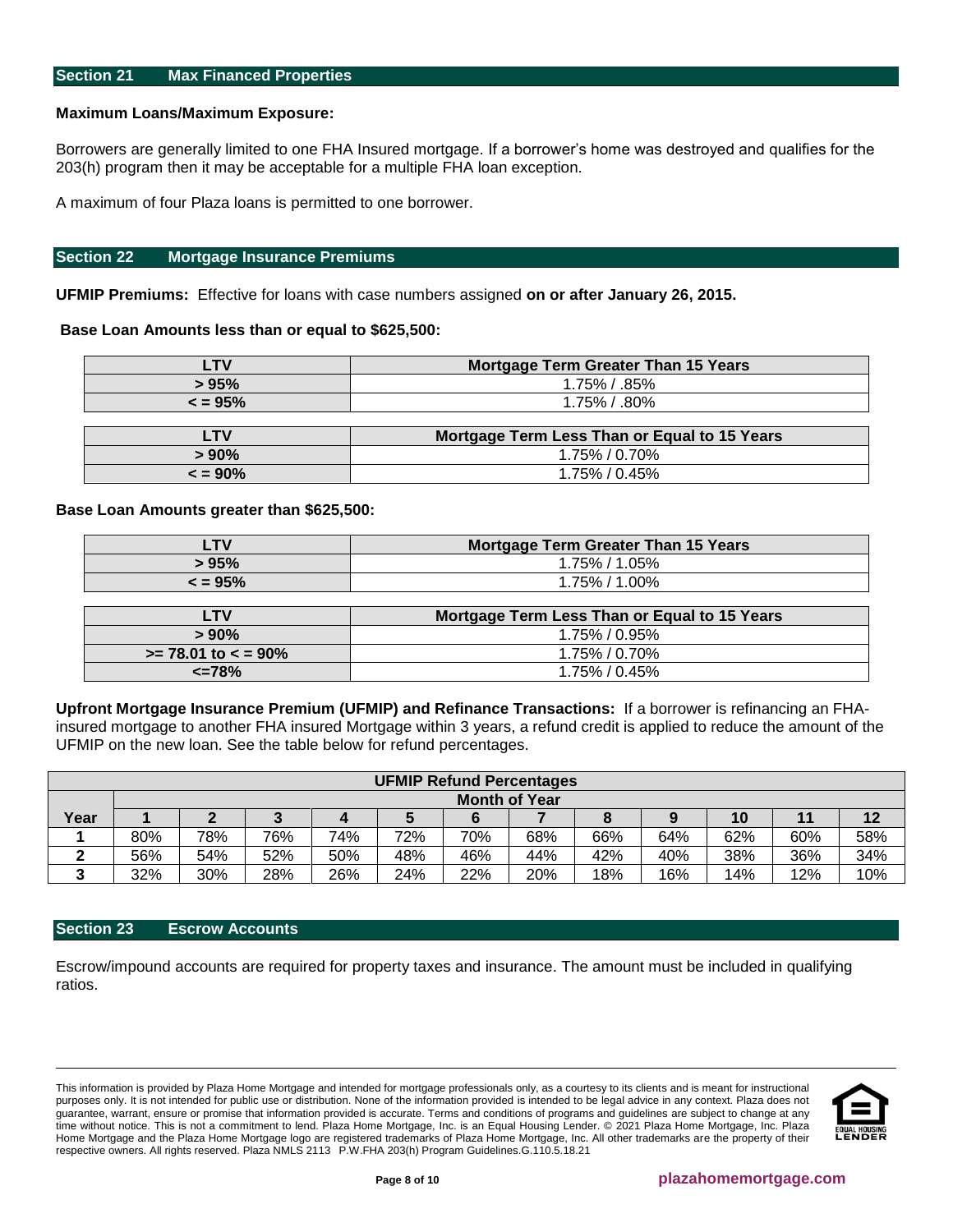## <span id="page-8-5"></span>**Section 24 Repair Escrow**

Both weather related and non-weather related holdbacks will be considered.

HUD REO repair escrows follow the sales contract and standard FHA guidelines. Refer to the **[FHA EEM and Repair](https://resourcecenter.plazahomemortgage.com/phmidocpublisher.nsf/All/03C490350EB14A58072579D600814100?OpenDocument)  [Escrow Process and Procedures, FM-060](https://resourcecenter.plazahomemortgage.com/phmidocpublisher.nsf/All/03C490350EB14A58072579D600814100?OpenDocument)** for details.

## <span id="page-8-0"></span>**Section 25 ARM Adjustments**

| <b>Characteristic</b>     | <b>ARM</b>                                                                              |                                                                      |                                                                        |    |  |  |  |  |  |
|---------------------------|-----------------------------------------------------------------------------------------|----------------------------------------------------------------------|------------------------------------------------------------------------|----|--|--|--|--|--|
| <b>Amortization Term</b>  | 30 years                                                                                |                                                                      |                                                                        |    |  |  |  |  |  |
|                           | Treasury, weekly average of U.S, Treasury securities adjusted to a constant maturity of |                                                                      |                                                                        |    |  |  |  |  |  |
| Index                     | one year.                                                                               |                                                                      |                                                                        |    |  |  |  |  |  |
| Margin                    | 2.000%                                                                                  |                                                                      |                                                                        |    |  |  |  |  |  |
| Life Floor                |                                                                                         | 5% below the start rate, but never lower than the margin.            |                                                                        |    |  |  |  |  |  |
| <b>Interest Rate Caps</b> | <b>Product</b>                                                                          | <b>Subsequent Adjustments</b><br><b>First Adjustment</b><br>Lifetime |                                                                        |    |  |  |  |  |  |
|                           | 5/1                                                                                     | $1\%$                                                                | $1\%$                                                                  | 5% |  |  |  |  |  |
| Interest Rate Adjustment  | 5/1                                                                                     |                                                                      | The first adjustment is 60-66 months after the first payment date.     |    |  |  |  |  |  |
| Date                      |                                                                                         |                                                                      | After the initial fixed period, the interest rate may adjust annually. |    |  |  |  |  |  |
| Payment Adjustment        | The payment adjustment date is the first of the month following the interest rate       |                                                                      |                                                                        |    |  |  |  |  |  |
| Date                      | adjustment and every 12 months thereafter.                                              |                                                                      |                                                                        |    |  |  |  |  |  |
| <b>Conversion Option</b>  | Not allowed.                                                                            |                                                                      |                                                                        |    |  |  |  |  |  |
| <b>Temporary Buydowns</b> | Not allowed.                                                                            |                                                                      |                                                                        |    |  |  |  |  |  |

## <span id="page-8-1"></span>**Section 26 Temporary Buydowns**

Not allowed.

<span id="page-8-2"></span>**Section 27 Prepayment Penalty**

Not allowed.

<span id="page-8-3"></span>**Section 28 Streamline Refinance**

Not allowed.

#### <span id="page-8-4"></span>**Section 29 Energy Efficient Mortgages**

Energy Efficient Mortgages are eligible as purchase to incorporate the cost of energy-efficient improvements into the mortgage.

Refer to **[4000.1.II.A.8-Energy Efficient Mortgages](http://portal.hud.gov/hudportal/documents/huddoc?id=40001HSGH.pdf#page=399)**.